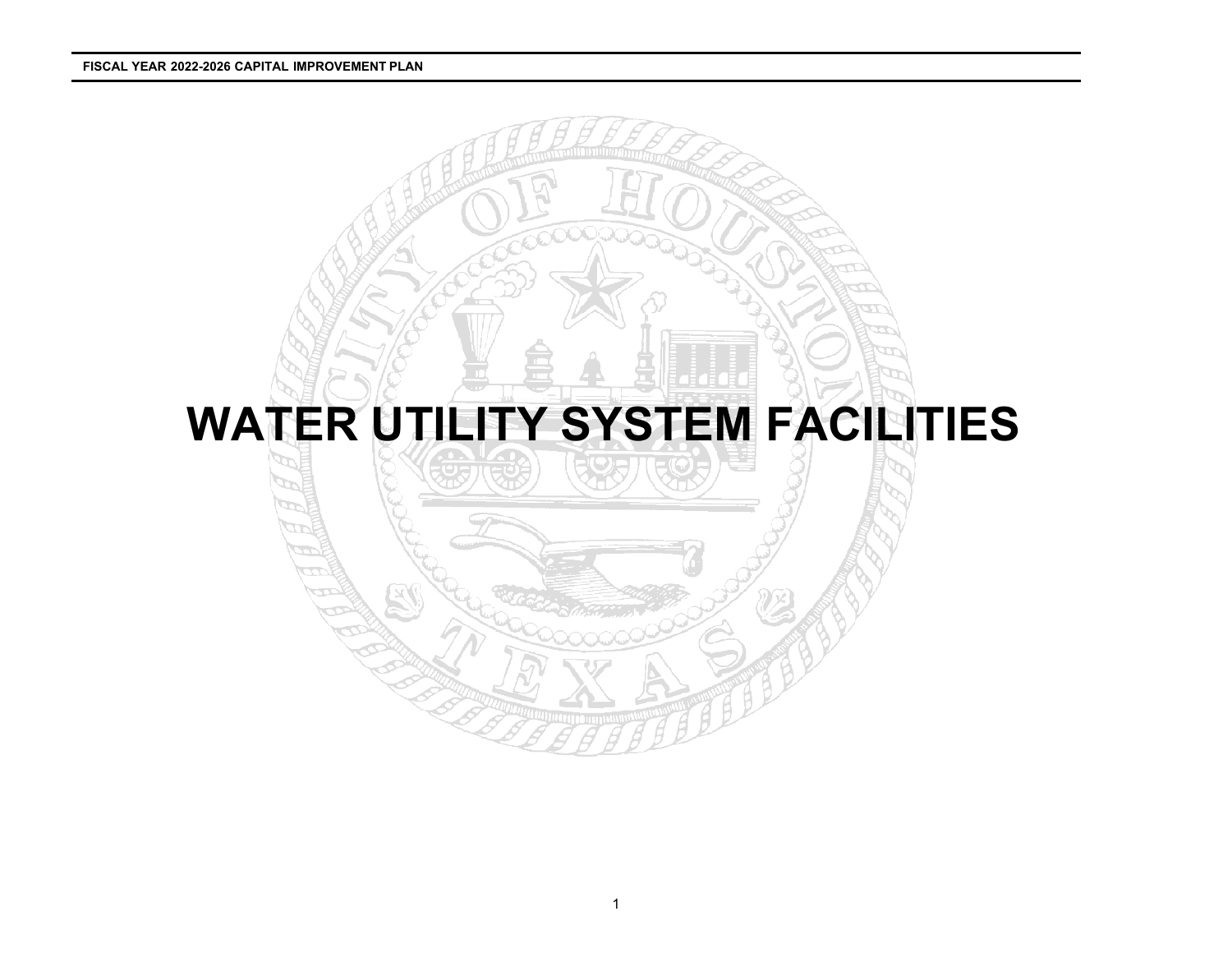# Water Utility System

The Water Utility System delivers treated surface and ground water to customers through a series of storage tanks, pump stations, transmission and distribution mains. This potable water is sold to domestic, commercial, industrial, governmental and other customers in the Houston metropolitan area. In addition, untreated surface water is delivered for sale to governmental, industrial and agricultural customers. The System provides water to the residents of Houston as well as municipalities, municipal utility districts, and water authorities outside the City limits. The service population is approximately 4 million.

The System relies on 86% Surface Water and 14% Groundwater sources. Surface water is sourced from Lake Conroe and Lake Houston in the San Jacinto River System and Lake Livingston in the Trinity River System. In aggregate, these supplies are sufficient to meet the City's expected water demands beyond the year 2060. However, additional water supply strategies have been developed to meet the long-term needs. In addition, the System continues to shift its supply source from groundwater to surface water in accordance with state mandates.

The Capital Improvement Plan (CIP) provides an estimate of delivery by fiscal year for the next five years. The FY 2022-2026 CIP includes approximately \$1.65 billion of Water Utility System improvements financed by a combination of payas-you-go, revenue bonds and proposed contributed capital.

#### **Highlights of the FY 2022-2026 CIP:**

- Continue funding the Design-Build contract for the 320 MGD expansion of the Northeast Water Purification Plant with regional water authority funding partners
- Continue to construct surface water transmission lines to access and deliver expanded treated surface water supplies for Houston and surrounding water authorities
- Continue funding for replacement of neighborhood water mains to improve fire protection, water quality, system reliability and assure compliance with Texas Commission on Environmental Quality (TCEQ) regulations
- Install chloramination chemical systems at 30 groundwater pump stations
- Rehabilitate wells, ground storage tanks and pump stations as part of long range asset management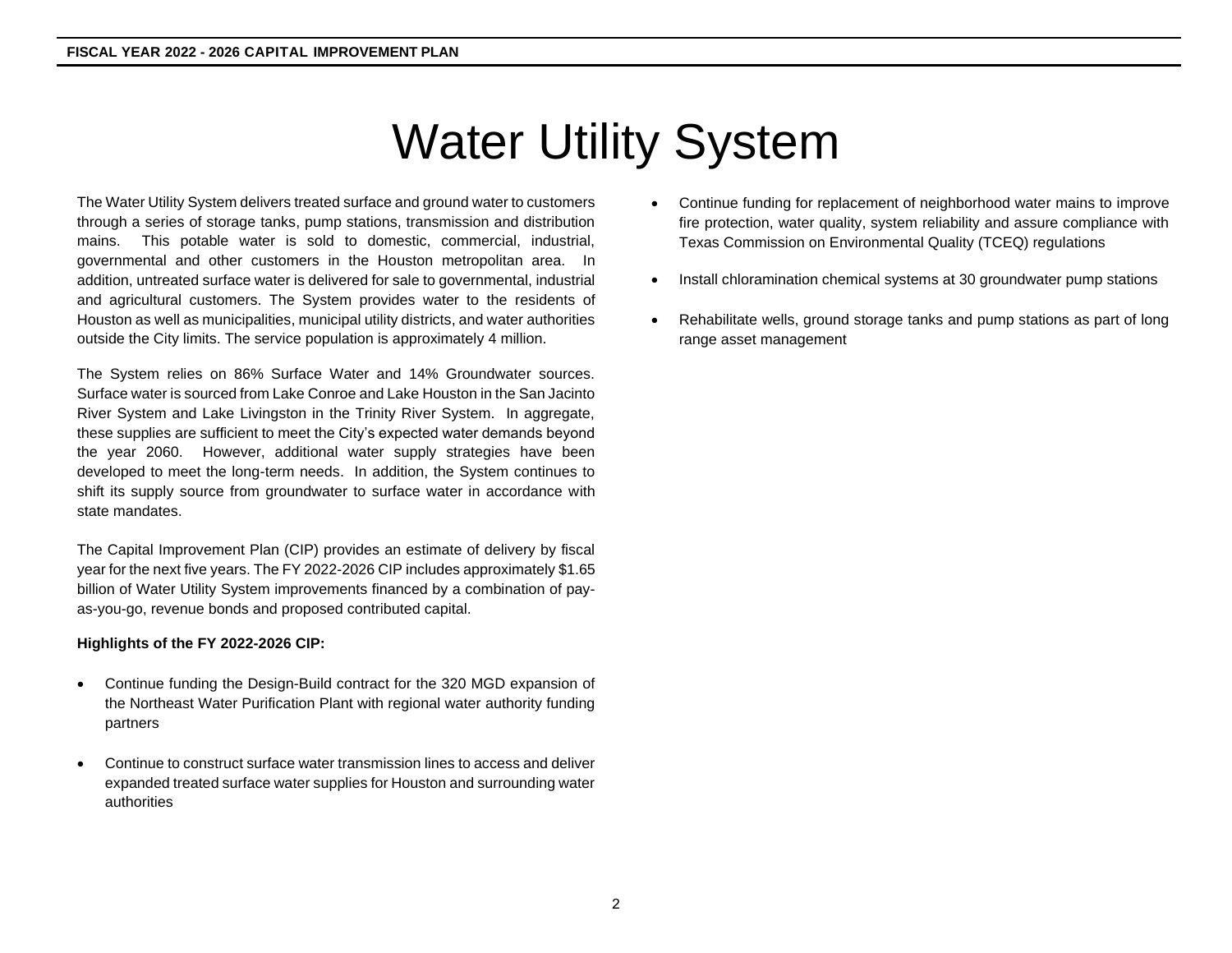| <b>Project Allocation</b>                       |                                    | <b>Fiscal Year Planned Appropriations</b> |         |         |         |           |  |  |
|-------------------------------------------------|------------------------------------|-------------------------------------------|---------|---------|---------|-----------|--|--|
|                                                 |                                    | 2023                                      | 2024    | 2025    | 2026    | 2022-2026 |  |  |
| Planning                                        |                                    |                                           |         |         |         |           |  |  |
| Acquisition-Land                                | 28,553                             | 552                                       | 550     | 550     | 550     | 30,755    |  |  |
| Design                                          | 19,763                             | 17,903                                    | 10,950  | 9,700   | 10,100  | 68,416    |  |  |
| Construction                                    | 563,606                            | 230,383                                   | 328,744 | 213,421 | 150,354 | 1,486,509 |  |  |
| <b>Equipment Acquisition</b>                    | 5,388                              | 5,498                                     | 5,500   | 5,500   | 21,555  | 43,441    |  |  |
| Salary Recovery                                 |                                    |                                           |         |         |         |           |  |  |
| Other                                           | 5,625                              | 5,200                                     | 3,950   | 4,750   | 3,950   | 23,475    |  |  |
|                                                 | <b>Total Allocation</b><br>622,936 | 259,536                                   | 349,694 | 233,921 | 186,508 | 1,652,596 |  |  |
| <b>Source of Funds</b>                          |                                    |                                           |         |         |         |           |  |  |
| 4042 - DDSRF CAPITAL FUND-DRAINAGE CHARGE       |                                    |                                           |         |         |         |           |  |  |
| 5430 - Federal State Local - HPW Pass thru DDSR |                                    |                                           |         |         |         |           |  |  |
| 8500 - HPW-W&S Syst Consolidated Constr Fd      | 282,818                            | 259,536                                   | 289,765 | 210,012 | 186,508 | 1,228,640 |  |  |
| 8505 - Water Authorities Capital Contrib-NEWPP  | 319,770                            |                                           |         |         |         | 319,770   |  |  |
| 8509 - HPW-SETL Capital Contribution            | 20,348                             |                                           | 50,756  | 20,992  |         | 92,097    |  |  |
| 8510 - HPW-SETL Construction Fund               |                                    |                                           | 9,172   | 2,917   |         | 12,089    |  |  |
|                                                 | <b>Total Funds</b><br>622,936      | 259,536                                   | 349,694 | 233,921 | 186,508 | 1,652,596 |  |  |

Some projects in this section are related to the impact of Hurricane Harvey DR4332 and it is the City's intent to seek reimbursement from the Federal Emergency Management Agency (FEMA) and any other eligible sources for such expenditures, with the FEMA share being 90% of eligible costs.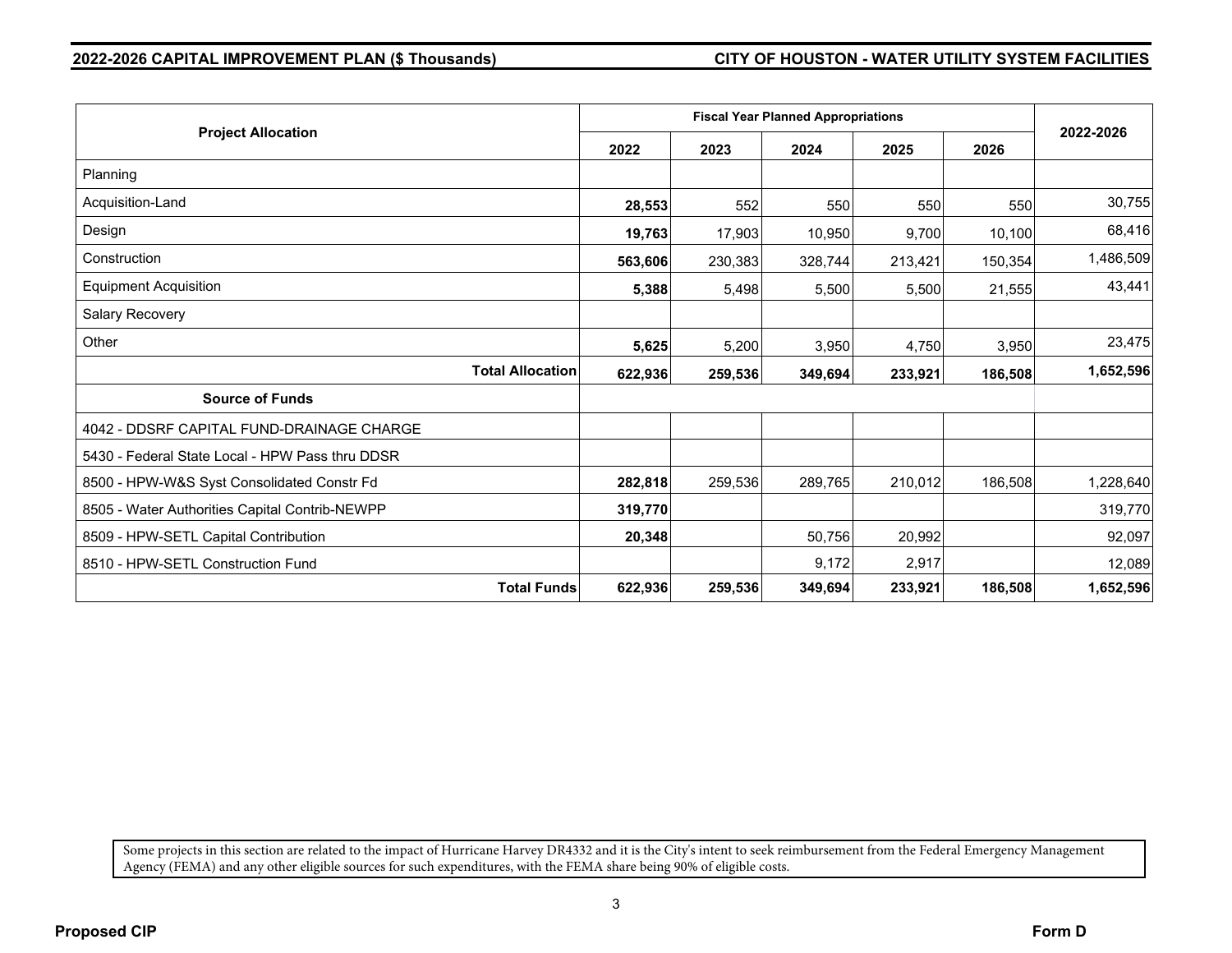| CIP No.  | Project                                        |         | <b>Fiscal Year Planned Appropriations</b> | 2022-2026 |         |         |         |  |
|----------|------------------------------------------------|---------|-------------------------------------------|-----------|---------|---------|---------|--|
|          |                                                | 2022    | 2023                                      | 2024      | 2025    | 2026    |         |  |
| S-000019 | <b>Emergency Needs for Water Utility</b>       |         |                                           |           |         |         |         |  |
|          | 8500 - HPW-W&S Syst Consolidated Constr Fd     | 541     | 552                                       | 550       | 550     | 550     | 2,743   |  |
|          | <b>Project Total</b>                           | 541     | 552                                       | 550       | 550     | 550     | 2,743   |  |
| S-000020 | <b>Miscellaneous Water Needs</b>               |         |                                           |           |         |         |         |  |
|          | 8500 - HPW-W&S Syst Consolidated Constr Fd     | 97      | 308                                       | 238       | 337     | 238     | 1,219   |  |
|          | <b>Project Total</b>                           | 97      | 308                                       | 238       | 337     | 238     | 1,219   |  |
| S-000035 | Neighborhood Water Main Replacement            |         |                                           |           |         |         |         |  |
|          | 8500 - HPW-W&S Syst Consolidated Constr Fd     | 9,277   | 38,332                                    | 34,500    | 38,500  | 29,500  | 150,109 |  |
|          | <b>Project Total</b>                           | 9,277   | 38,332                                    | 34,500    | 38,500  | 29,500  | 150,109 |  |
| S-000056 | <b>East Water Purification Plant</b>           |         |                                           |           |         |         |         |  |
|          | 8500 - HPW-W&S Syst Consolidated Constr Fd     | 29,008  |                                           | 100,000   | 100,000 | 100,000 | 329,008 |  |
|          | <b>Project Total</b>                           | 29,008  |                                           | 100,000   | 100,000 | 100,000 | 329,008 |  |
| S-000065 | <b>NE Water Purification Plant Expansion</b>   |         |                                           |           |         |         |         |  |
|          | 8500 - HPW-W&S Syst Consolidated Constr Fd     | 81,366  |                                           |           |         |         | 81,366  |  |
|          | 8505 - Water Authorities Capital Contrib-NEWPP | 319,770 |                                           |           |         |         | 319,770 |  |
|          | <b>Project Total</b>                           | 401,136 |                                           |           |         |         | 401,136 |  |
| S-000100 | New / Replacement Ground Water Wells           |         |                                           |           |         |         |         |  |
|          | 8500 - HPW-W&S Syst Consolidated Constr Fd     | 1,200   | 7,750                                     | 9,000     | 7,750   | 1,250   | 26,950  |  |
|          | <b>Project Total</b>                           | 1,200   | 7,750                                     | 9,000     | 7,750   | 1,250   | 26,950  |  |
| S-00019A | <b>Real Estate Annual Appropriation</b>        |         |                                           |           |         |         |         |  |
|          | 8500 - HPW-W&S Syst Consolidated Constr Fd     | 541     | 552                                       | 550       | 550     | 550     | 2,743   |  |
|          | <b>Project Total</b>                           | 541     | 552                                       | 550       | 550     | 550     | 2,743   |  |
| S-000200 | <b>Water Well Renewal Program</b>              |         |                                           |           |         |         |         |  |
|          | 8500 - HPW-W&S Syst Consolidated Constr Fd     | 5,031   | 3,864                                     | 5,000     | 5,000   | 5,000   | 23,895  |  |
|          | <b>Project Total</b>                           | 5,031   | 3,864                                     | 5,000     | 5,000   | 5,000   | 23,895  |  |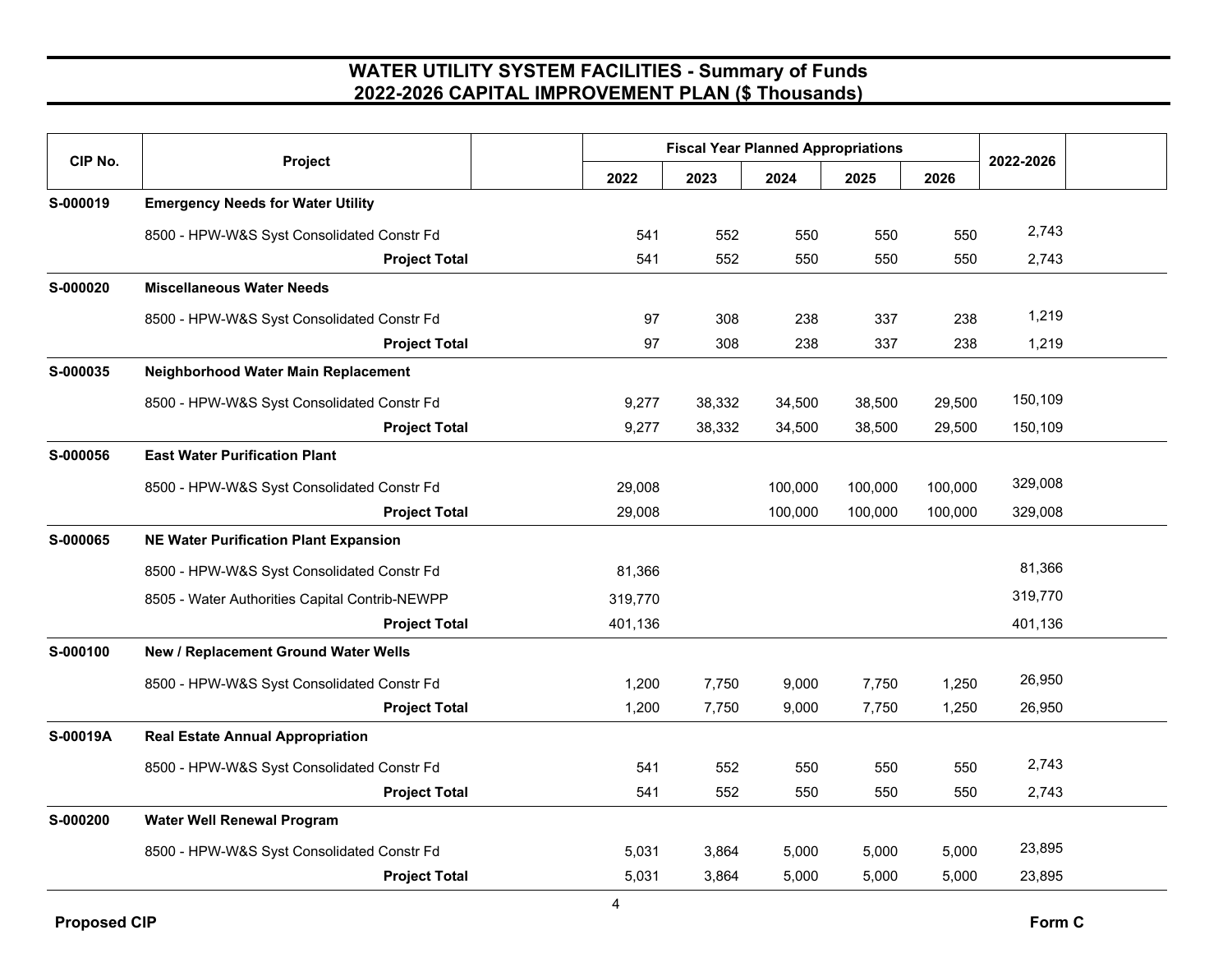| CIP No.  | Project                                         | 2022   | 2023   | 2024   | 2025   | 2026  | 2022-2026 |
|----------|-------------------------------------------------|--------|--------|--------|--------|-------|-----------|
| S-000500 | Water Improvements under M/N                    |        |        |        |        |       |           |
|          | 8500 - HPW-W&S Syst Consolidated Constr Fd      | 15,232 | 20,466 | 14,117 | 14,246 | 2,666 | 66,727    |
|          | <b>Project Total</b>                            | 15,232 | 20,466 | 14,117 | 14,246 | 2,666 | 66,727    |
| S-000521 | Water Main Replacement by Other Govt            |        |        |        |        |       |           |
|          | 8500 - HPW-W&S Syst Consolidated Constr Fd      | 2,920  | 2,440  | 1,400  | 1,400  | 1,400 | 9,560     |
|          | <b>Project Total</b>                            | 2,920  | 2,440  | 1,400  | 1,400  | 1,400 | 9,560     |
| S-000600 | <b>Water Storage Tank Rehabilitation</b>        |        |        |        |        |       |           |
|          | 8500 - HPW-W&S Syst Consolidated Constr Fd      | 5,305  | 10,930 | 8,000  | 8,000  | 8,000 | 40,235    |
|          | <b>Project Total</b>                            | 5,305  | 10,930 | 8,000  | 8,000  | 8,000 | 40,235    |
| S-000700 | <b>Water Main Grid Extensions Program</b>       |        |        |        |        |       |           |
|          | 8500 - HPW-W&S Syst Consolidated Constr Fd      | 1,000  | 3,312  |        | 3,200  |       | 7,512     |
|          | <b>Project Total</b>                            | 1,000  | 3,312  |        | 3,200  |       | 7,512     |
| S-000701 | Lg Diameter Water Line Rehab                    |        |        |        |        |       |           |
|          | 8500 - HPW-W&S Syst Consolidated Constr Fd      |        | 2,119  | 14,540 | 7,000  | 7,000 | 30,659    |
|          | <b>Project Total</b>                            |        | 2,119  | 14,540 | 7,000  | 7,000 | 30,659    |
| S-000702 | Valve Replacement & Installation Program        |        |        |        |        |       |           |
|          | 8500 - HPW-W&S Syst Consolidated Constr Fd      |        | 4,416  |        | 4,500  |       | 8,916     |
|          | <b>Project Total</b>                            |        | 4,416  |        | 4,500  |       | 8,916     |
| S-000800 | <b>Sponsor Participation-Water Mains Prog.</b>  |        |        |        |        |       |           |
|          | 8500 - HPW-W&S Syst Consolidated Constr Fd      | 2,164  | 2,208  | 2,000  | 2,000  | 2,000 | 10,372    |
|          | <b>Project Total</b>                            | 2,164  | 2,208  | 2,000  | 2,000  | 2,000 | 10,372    |
| S-000890 | <b>Lake Houston Dam Projects</b>                |        |        |        |        |       |           |
|          | 4042 - DDSRF CAPITAL FUND-DRAINAGE CHAR         |        | 10,699 |        |        |       | 10,699    |
|          | 5430 - Federal State Local - HPW Pass thru DDSR |        | 32,097 |        |        |       | 32,097    |
|          | <b>Project Total</b>                            |        | 42,796 |        |        |       | 42,796    |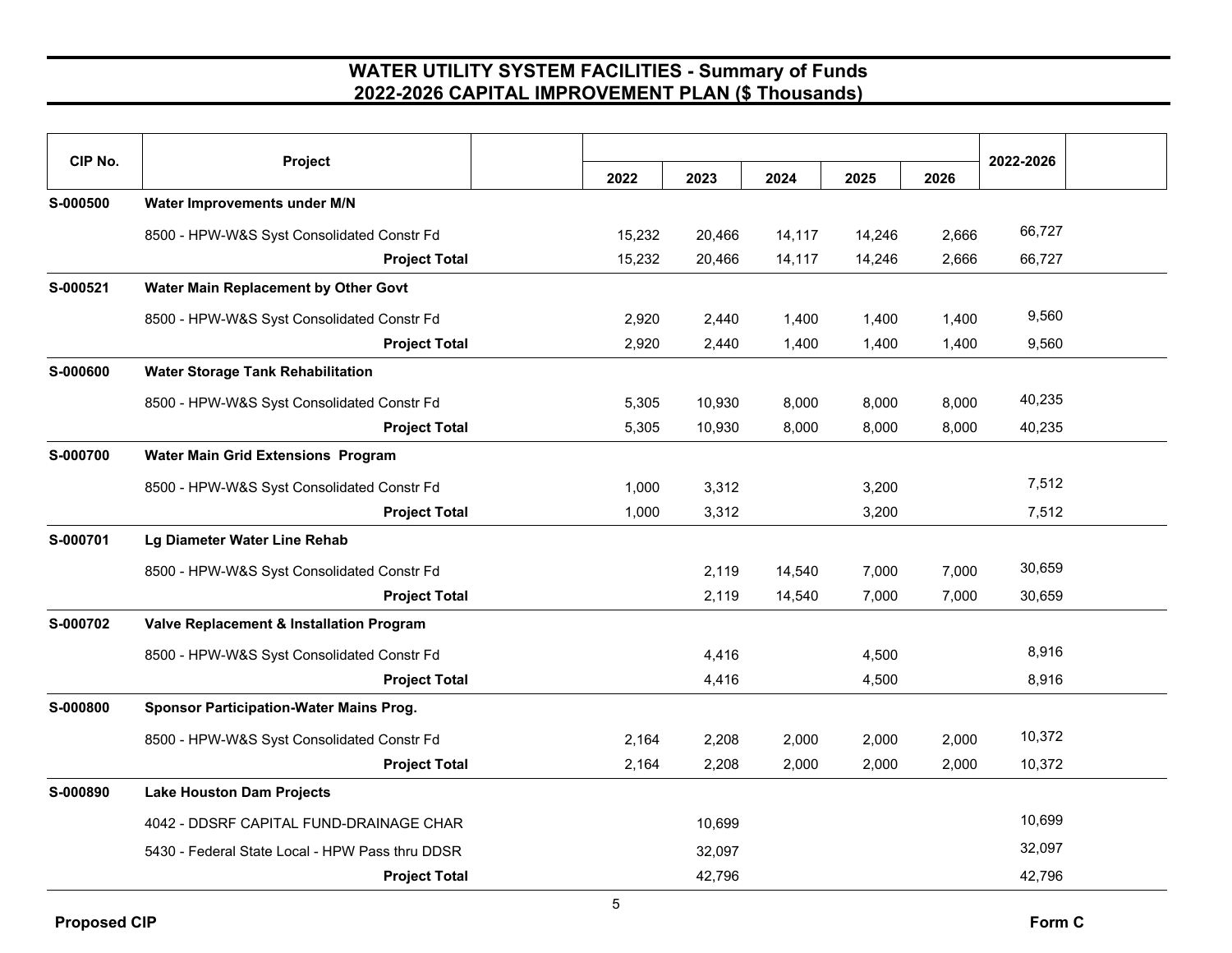| CIP No.  | Project                                        |         |         |         |        |        |           |  |
|----------|------------------------------------------------|---------|---------|---------|--------|--------|-----------|--|
|          |                                                | 2022    | 2023    | 2024    | 2025   | 2026   | 2022-2026 |  |
| S-000894 | <b>San Jacinto River Authority</b>             |         |         |         |        |        |           |  |
|          | 8500 - HPW-W&S Syst Consolidated Constr Fd     | 824     | 841     | 800     | 800    |        | 3,266     |  |
|          | <b>Project Total</b>                           | 824     | 841     | 800     | 800    |        | 3,266     |  |
| S-000900 | <b>Surface Water Transmission Program</b>      |         |         |         |        |        |           |  |
|          | 8500 - HPW-W&S Syst Consolidated Constr Fd     | 102,189 | 123,529 | 61,156  |        |        | 286,874   |  |
|          | 8509 - HPW-SETL Capital Contribution           | 20,348  |         | 50,756  | 20,992 |        | 92,097    |  |
|          | 8510 - HPW-SETL Construction Fund              |         |         | 9,172   | 2,917  |        | 12,089    |  |
|          | <b>Project Total</b>                           | 122,537 | 123,529 | 121,085 | 23,909 |        | 391,060   |  |
| S-000901 | <b>Condition Assessment and Rehabilitation</b> |         |         |         |        |        |           |  |
|          | 8500 - HPW-W&S Syst Consolidated Constr Fd     | 3,547   | 5,910   | 5,500   | 5,500  | 5,500  | 25,957    |  |
|          | <b>Project Total</b>                           | 3,547   | 5,910   | 5,500   | 5,500  | 5,500  | 25,957    |  |
| S-000956 | <b>Automatic Meter Reading Program</b>         |         |         |         |        |        |           |  |
|          | 8500 - HPW-W&S Syst Consolidated Constr Fd     |         |         |         |        | 16,055 | 16,055    |  |
|          | <b>Project Total</b>                           |         |         |         |        | 16,055 | 16,055    |  |
| S-000958 | Meter Replacement & Upgrade Program            |         |         |         |        |        |           |  |
|          | 8500 - HPW-W&S Syst Consolidated Constr Fd     | 5,388   | 5,498   | 5,500   | 5,500  | 5,500  | 27,386    |  |
|          | <b>Project Total</b>                           | 5,388   | 5,498   | 5,500   | 5,500  | 5,500  | 27,386    |  |
| S-001000 | <b>Pump Station Program</b>                    |         |         |         |        |        |           |  |
|          | 8500 - HPW-W&S Syst Consolidated Constr Fd     | 12,416  | 25,232  | 25,615  | 3,879  |        | 67,142    |  |
|          | <b>Project Total</b>                           | 12,416  | 25,232  | 25,615  | 3,879  |        | 67,142    |  |
| S-002015 | <b>Water Substitute Service Program</b>        |         |         |         |        |        |           |  |
|          | 8500 - HPW-W&S Syst Consolidated Constr Fd     | 271     | 276     | 300     | 300    | 300    | 1,447     |  |
|          | <b>Project Total</b>                           | 271     | 276     | 300     | 300    | 300    | 1,447     |  |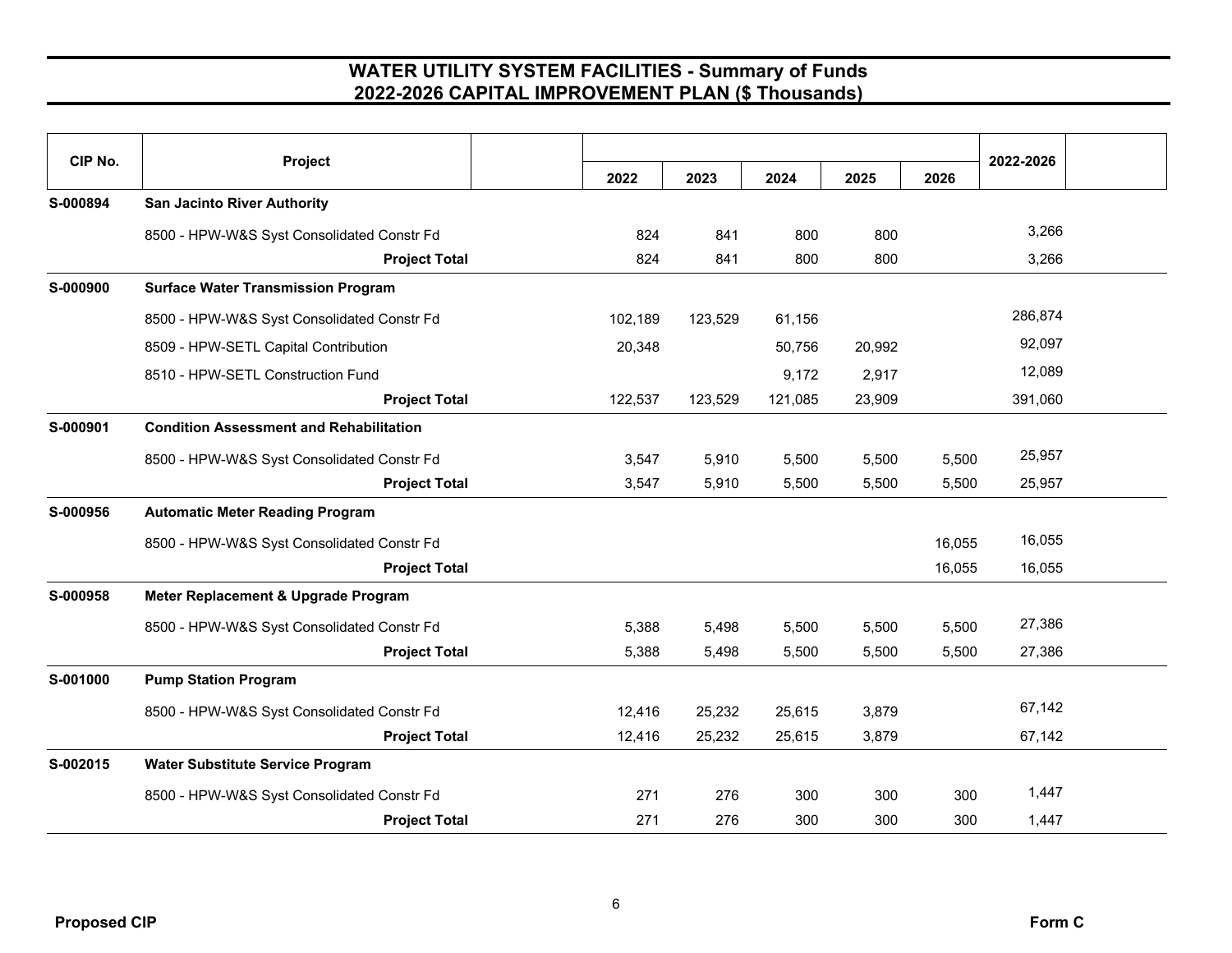| CIP No.         | Project                                         |         |           | 2022-2026 |         |         |           |  |
|-----------------|-------------------------------------------------|---------|-----------|-----------|---------|---------|-----------|--|
|                 |                                                 | 2022    | 2023      | 2024      | 2025    | 2026    |           |  |
| S-900001        | <b>Upgrades to CUS-Owned Support Facilities</b> |         |           |           |         |         |           |  |
|                 | 8500 - HPW-W&S Syst Consolidated Constr Fd      | 4,500   | 1,000     | 1,000     | 1,000   | 1,000   | 8,500     |  |
|                 | <b>Project Total</b>                            | 4,500   | 1,000     | 1,000     | 1,000   | 1,000   | 8,500     |  |
| <b>S-NA0000</b> | <b>Funding Offset</b>                           |         |           |           |         |         |           |  |
|                 | 4042 - DDSRF CAPITAL FUND-DRAINAGE CHAR         |         | $-10,699$ |           |         |         | $-10,699$ |  |
|                 | 5430 - Federal State Local - HPW Pass thru DDSR |         | $-32.097$ |           |         |         | $-32,097$ |  |
|                 | <b>Project Total</b>                            |         | $-42,796$ |           |         |         | -42,796   |  |
|                 | <b>Total Appropriations:</b>                    | 622,936 | 259,536   | 349,694   | 233,921 | 186,508 | 1.652.596 |  |